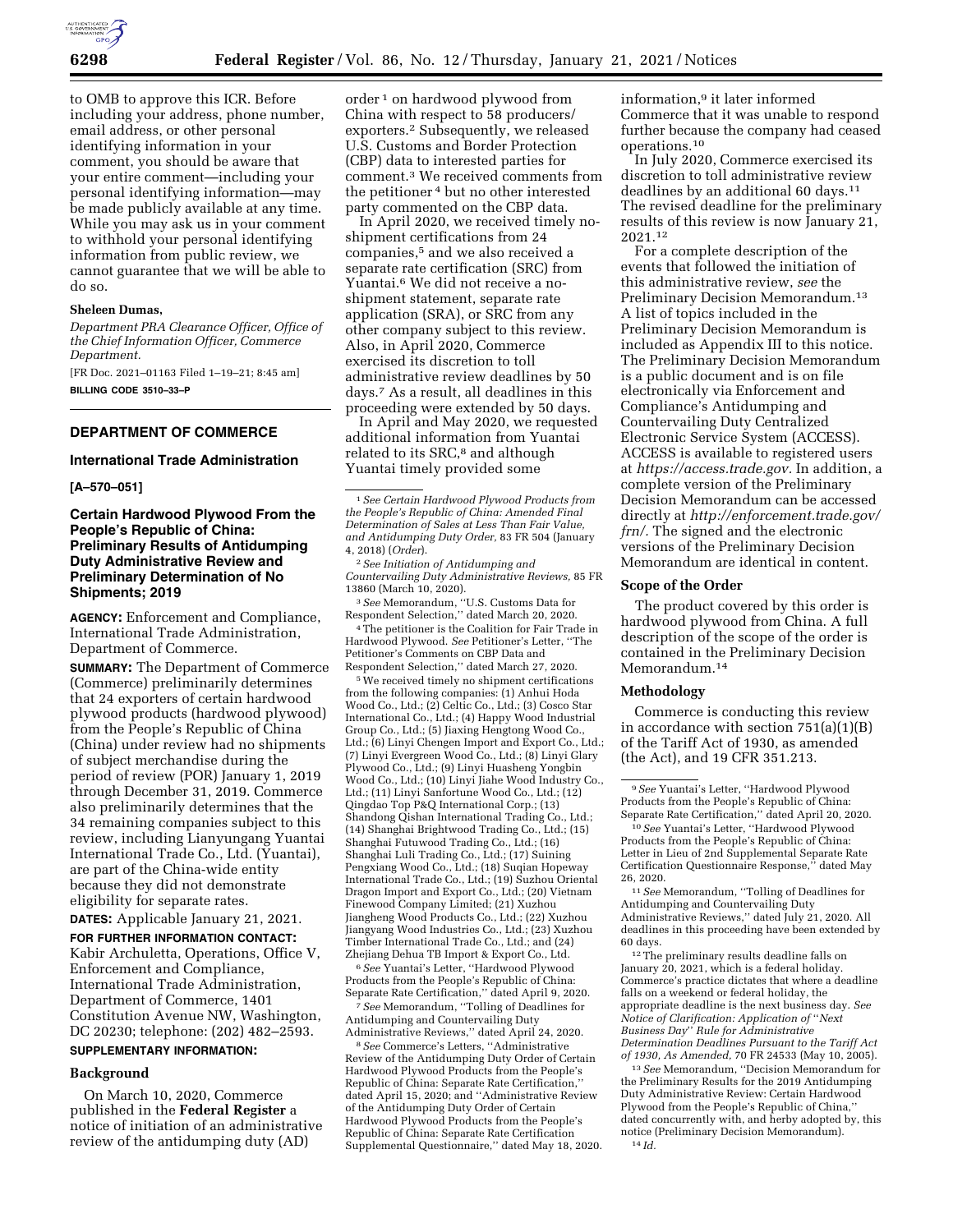## **Preliminary Determination of No Shipments**

Based upon the no-shipment certifications received by Commerce, and our review of CBP data, we preliminarily find that 24 companies had no shipments during the POR. For additional information regarding this determination, *see* the Preliminary Decision Memorandum. Consistent with our assessment practice in non-market economy administrative reviews,15 Commerce is not rescinding this review for these 24 companies.16 Commerce intends to complete the review and issue appropriate instructions to CBP based on the final results of this review.

### **Separate Rates**

Commerce preliminarily finds that Yuantai has not established its eligibility for a separate rate. Additionally, because 33 other companies under review did not submit a no-shipment certification, SRA, or SRC, Commerce preliminarily determines that these companies have not demonstrated their eligibility for separate rates.17 For additional information, *see* the Preliminary Decision Memorandum.

### **China-Wide Entity**

Commerce's policy regarding conditional review of the China-wide entity applies to this administrative review.18 Under this policy, the Chinawide entity will not be under review unless a party specifically requests, or Commerce self-initiates, a review of the China-wide entity.19 Because no party requested a review of the China-wide entity in this review, the China-wide entity is not under review and the China-wide entity's rate (*i.e.,* 183.36 percent) is not subject to change.20 For additional information, *see* the Preliminary Decision Memorandum.

#### **Public Comment**

In accordance with 19 CFR 351.309(c), case briefs or other written comments may be submitted to the Assistant Secretary for Enforcement and Compliance no later than 30 days after the date of publication of these

19 *Id.* 

preliminary results, unless the Secretary alters the time limit. Rebuttal briefs, limited to issues raised in case briefs, may be submitted no later than seven days after the deadline date for case briefs.21 Pursuant to 19 CFR 351.309(c)(2) and (d)(2), parties who submit case briefs or rebuttal briefs in this review are encouraged to submit with each argument: (1) A statement of the issue; (2) a brief summary of the argument; and (3) a table of authorities. Note that Commerce has temporarily modified certain of its requirements for serving documents containing business proprietary information, until further notice.22

Pursuant to 19 CFR 351.310(c), interested parties who wish to request a hearing, limited to issues raised in the case and rebuttal briefs, must submit a written request to the Assistant Secretary for Enforcement and Compliance, U.S. Department of Commerce, within 30 days after the date of publication of this notice. Requests should contain: (1) The party's name, address and telephone number; (2) the number of participants; and (3) a list of issues to be discussed. Oral presentations at the hearing will be limited to those issues raised in the briefs. If a request for a hearing is made, Commerce intends to hold the hearing at a date and time to be determined.23

#### **Assessment Rates**

Upon issuance of the final results of this review, Commerce will determine, and CBP shall assess, AD duties on all appropriate entries of subject merchandise covered by this review.24 We have not calculated any assessment rates in this administrative review. Based on record evidence, we have determined that 24 companies had no shipments of subject merchandise and, therefore, pursuant to Commerce's assessment practice, any suspended entries that entered under their case numbers, where available, will be liquidated at the China-wide entity rate.25 For all remaining companies subject to this review, which are part of the China-wide entity, we will instruct CBP to liquidate their entries at the current rate for the China-wide entity (*i.e.,* 183.36 percent). Commerce intends to issue assessment instructions to CBP 15 days after the publication date of the final results of this review in the **Federal Register**.26

#### **Cash Deposit Requirements**

The following cash deposit requirements will be effective upon publication of the final results of this administrative review for shipments of the subject merchandise from China entered, or withdrawn from warehouse, for consumption on or after the publication date of the final results of this administrative review, as provided by section  $751(a)(2)(C)$  of the Act:  $(1)$ The cash deposit rates for the 24 companies that had no shipments during the POR will remain unchanged from the rates assigned to them in the most recently completed segment for each company; (2) for previously investigated or reviewed Chinese and non-Chinese exporters that have separate rates, the cash deposit rate will continue to be the exporter-specific rate published for the most recently completed segment of this proceeding; (3) for all Chinese exporters of subject merchandise that have not been found to be entitled to a separate rate, the cash deposit rate will be the rate for the China-wide entity (*i.e.,* 183.36 percent); and (4) for all non-Chinese exporters of subject merchandise that have not received their own rate, the cash deposit rate will be the rate applicable to the Chinese exporter that supplied that non-Chinese exporter. These deposit requirements, when imposed, shall remain in effect until further notice.

#### **Notification to Importers**

This notice also serves as a reminder to importers of their responsibility under 19 CFR 351.402(f)(2) to file a certificate regarding the reimbursement of antidumping duties prior to liquidation of the relevant entries during this POR. Failure to comply with this requirement could result in Commerce's presumption that reimbursement of antidumping duties occurred and the subsequent assessment of double antidumping duties.

#### **Notification to Interested Parties**

These preliminary results of administrative review are issued and published in accordance with sections 751(a)(1) and 777(i)(l) of the Act, and 19 CFR 351.213(h)(1).

<sup>15</sup>*See Non-Market Economy Antidumping Proceedings: Assessment of Antidumping Duties,* 76 FR 65694, 65694–95 (October 24, 2011); *see also the*  ''Assessment Rate'' section, below.

<sup>16</sup>*See* Appendix II.

<sup>17</sup>*See* Appendix I.

<sup>18</sup>*See Antidumping Proceedings: Announcement of Change in Department Practice for Respondent Selection in Antidumping Duty Proceedings and Conditional Review of the Nonmarket Economy Entity in NME Antidumping Duty Proceedings,* 78 FR 65963 (November 4, 2013).

<sup>20</sup>*See Order,* 83 FR at 512.

<sup>21</sup>*See* 19 CFR 351.309; *see also* 19 CFR 351.303 (for general filing requirements).

<sup>22</sup>*See Temporary Rule Modifying AD/CVD Service Requirements Due to Covid-19, Extension of Effective Period,* 85 FR 41363 (July 10, 2020).

<sup>23</sup>*See* 19 CFR 351.310(d). 24*See* 19 CFR 351.212(b)(1).

<sup>25</sup>For a full discussion of this practice, *see Non-Market Economy Antidumping Proceedings: Assessment of Antidumping Duties,* 76 FR 65694 (October 24, 2011). 26 *Id.*